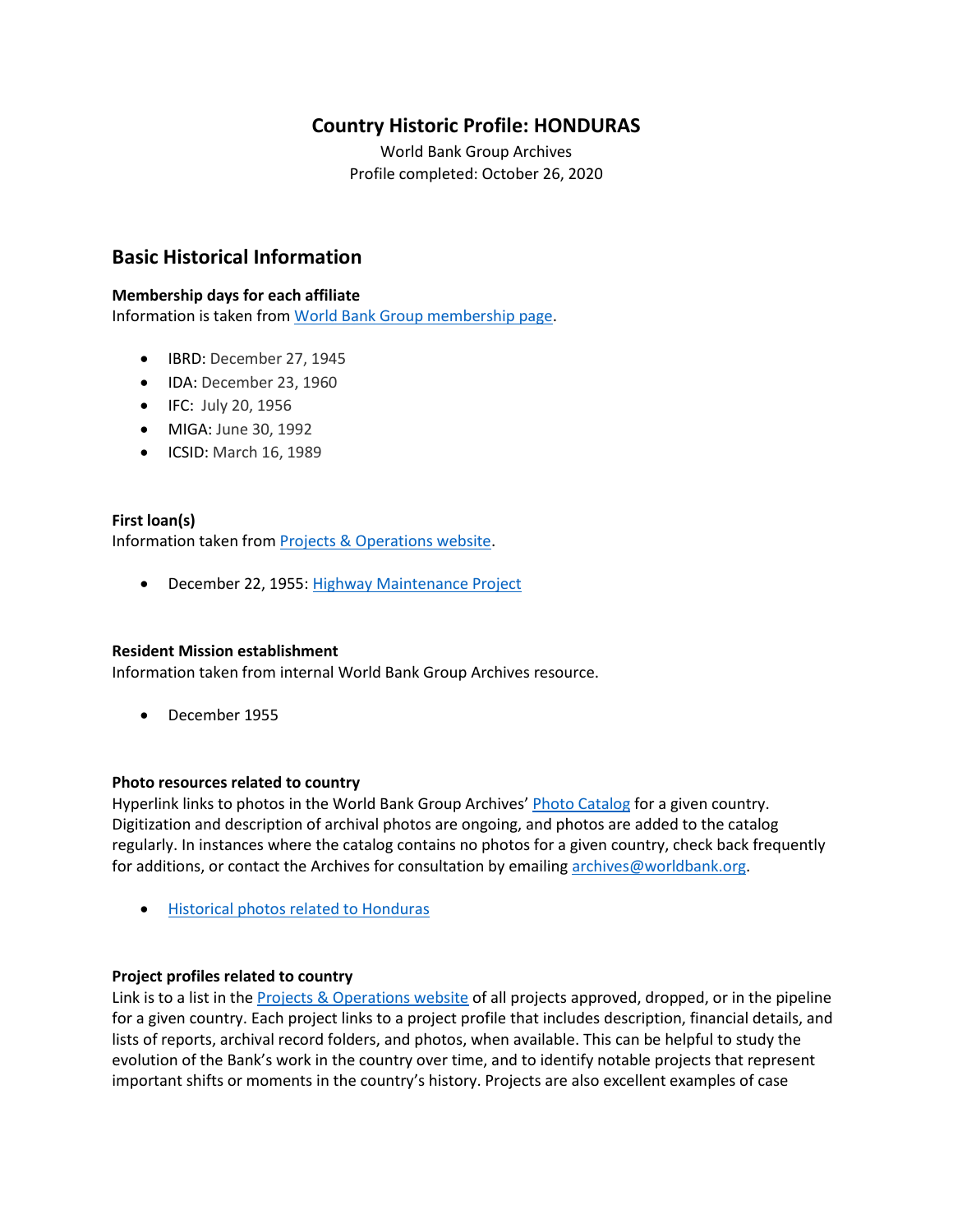studies of how the Bank made an impact in a particular sector. The WBG Archives have original records and other information related to these projects. Email [archives@worldbank.org](mailto:archives@worldbank.org) for guidance.

• [Honduras project profiles in Projects & Operations](https://projects.worldbank.org/en/projects-operations/projects-summary?countrycode_exact=HN)

#### **Description of operational records in Archives Holdings**

Archival records relating to Bank operations are described according to the ISAD(g) standard and are accessible in our [Archives Holdings catalog.](https://archivesholdings.worldbank.org/) Descriptions include lengthy organizational histories of the regional vice presidency responsible for operations in that region and a description of records created and transferred to the Archives by that vice presidency. The descriptions in the catalog can be helpful to understand the organizational context of Bank work, and to understand more about the content of the records in the Archives.

• [Records of the Latin America and Caribbean Regional Vice Presidency](https://archivesholdings.worldbank.org/records-of-latin-america-and-caribbean-regional-vice-presidency)

## **Chronology events**

Events have been selected from the Archivists' Chronology, an 800+ page resource compiled by Bank Group archivists over the course of the institution's history. Events chosen include important firsts, milestones and other events that evidence the country's development history and/or its relationship with the World Bank Group. The Archivists' Chronology is accessible on [this page.](https://www.worldbank.org/en/about/archives/history/timeline) This list of events can be helpful to determine if you'd like to dig deeper into any moments in the country's history of engagement with the Bank. The WBG Archives may have original records and other information about these events. Email [archives@worldbank.org](mailto:archives@worldbank.org) for guidance.

#### **Bretton Woods Conference; Representatives of Honduras Attend**

July 1-22, 1944

**IBRD Articles of Agreement Signed by Honduras** December 27, 1945

**President McCloy to Visit Central America Including Honduras** November 10, 1948

**First Funding for Honduras** December 22, 1955

**IFC Articles of Agreement Signed by IFC** July 20, 1956

**IDA Articles of Agreement Signed by Honduras** December 23, 1960

**First IDA Credit Is to Honduras** May 12, 1961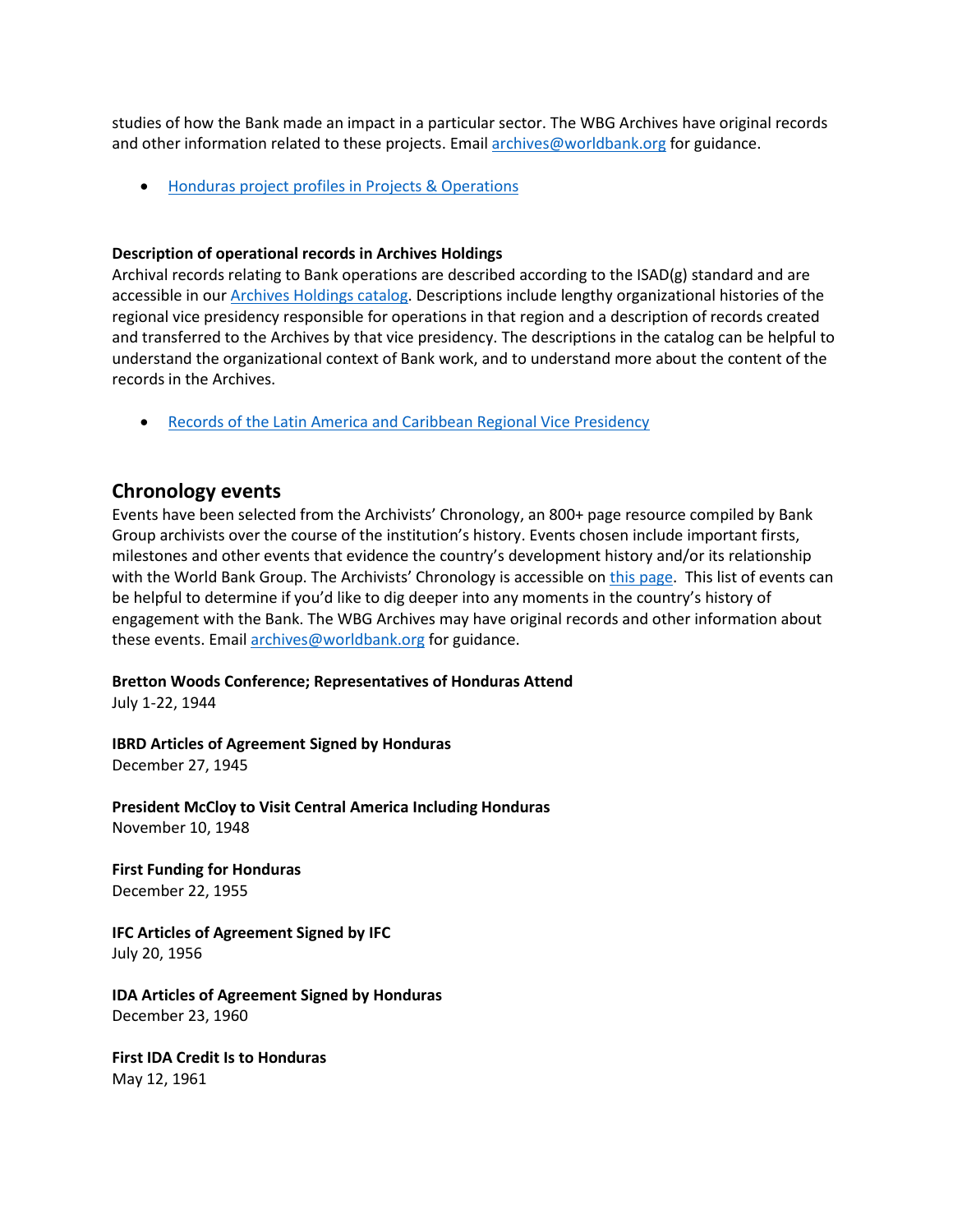**Bank Economic Mission to Central America Announced, Includes Honduras** April 19, 1966

**Honduras Joins ICSID** March 16, 1989

**MIGA Articles of Agreement Signed by Honduras** June 30, 1992

**Wolfensohn Visit to Central America Announced, Includes Honduras** February 26, 1998

**Credits to Honduras and Nicaragua for Emergency Reconstruction from Hurricane Mitch Approved** December 23, 1998

## **World Bank Group Timeline Events**

Events are selected from th[e World Bank Group Timeline.](https://timeline.worldbank.org/#event-bretton-woods-conference-begins) The Timeline is an online platform created by the Archives designed to highlight the important events in the Bank Group's history and to illuminate those events through a variety of archival records, photos, video and audio clips, oral history transcripts, reports, and more.

[First IDA Credit Approved](https://timeline.worldbank.org/?field_timeline_target_id=All&combine=honduras#event-first-ida-credit-approved) May 12, 1961

## **Early Country Economic Reports**

Reports have been selected from the [Documents & Reports website,](https://documents.worldbank.org/) a database of publicly available World Bank Group authored reports and publications dating to the opening of the Bank in 1946. Country economic reports selected here are, in many cases, some of the earliest economic studies ever published on Bank member countries. Reports discussing the whole economy of a country, rather than individual sectors, are prioritized in this list.

| Report on the mission to Honduras                                         | May 15, 1951       |
|---------------------------------------------------------------------------|--------------------|
| Honduras - The economy                                                    | October 31, 1955   |
| Honduras - Current economic position and prospects                        | February 28, 1958  |
| Honduras - Economic position and prospects                                | May 31, 1960       |
| Honduras - Current economic position and prospects                        | January 31, 1964   |
| Honduras - Current economic position and prospects                        | April 30, 1966     |
| Honduras - Current economic position and prospects (Vol. 2) : Statistical | September 26, 1969 |
| appendix                                                                  |                    |
| Honduras - Current economic position and prospects : Main report          | September 26, 1969 |
| Honduras - Basic report on the economy                                    | June 30, 1972      |
| Honduras - Economic position and prospects                                | April 30, 1974     |
| Honduras - Economic position and prospects                                | August 31, 1976    |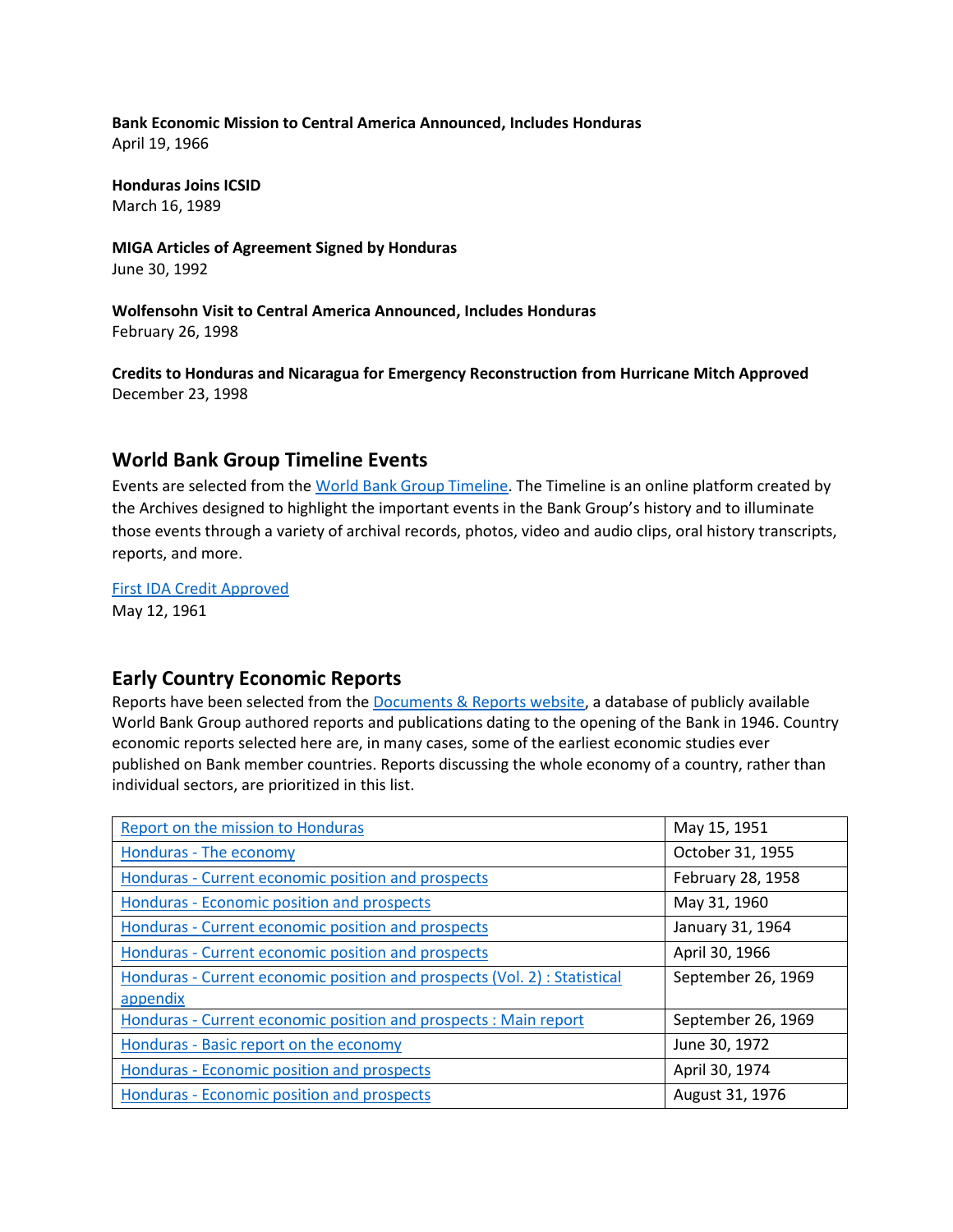| Honduras - Memorandum on recent economic development and prospects | January 31, 1978  |
|--------------------------------------------------------------------|-------------------|
| Honduras - Current economic memorandum                             | July 31, 1981     |
| Honduras - Country economic memorandum                             | April 17, 1987    |
| Honduras - Issues and options in the energy sector                 | August 31, 1987   |
| Honduras - Country economic memorandum : poverty assessment        | November 17, 1994 |

# **Country Assistance Strategies**

List is based on a similar list compiled by World Bank's Secretary's staff. Introduced in 1990 and replaced by the Country Partnership Framework (CPF) in 2014, the CAS is an overview of each borrowing country's current economic situation and contains a discussion of its development challenges, prospects, and project-planning. CASs were often initially published as part of project documents but later on were published as standalone documents.

| <b>Country Strategies Included within Project Documents</b>            |                    |
|------------------------------------------------------------------------|--------------------|
| Honduras - Structural Adjustment Credit Project                        | January 4, 1991    |
| Honduras - Energy Sector Adjustment Program Project                    | September 19, 1991 |
| Honduras - Agricultural Sector Adjustment Credit Project               | July 14, 1993      |
| <b>Stand-Alone Country Strategies</b>                                  |                    |
| Honduras - Country assistance strategy                                 | January 27, 2000   |
| Honduras - Country assistance strategy                                 | May 29, 2003       |
| <b>Honduras - Country Assistance Strategy</b>                          | November 30, 2006  |
| Honduras - Country assistance strategy progress report                 | May 8, 2008        |
| Honduras - Interim strategy note                                       | September 29, 2010 |
| Honduras - Country partnership strategy for the period FY2012-2014     | November 1, 2011   |
| Honduras - Country partnership strategy progress report for the period |                    |
| FY2012-2015                                                            | May 8, 2013        |
| Honduras - Country partnership framework for the period FY16 - FY20    | November 13, 2015  |
| Honduras - Performance and Learning Review for the Country Partnership |                    |
| Strategy for the Period FY16-FY20                                      | June 7, 2019       |

## **Staff Newsletters**

Resources have been selected from the World Bank Group's [Documents & Reports website.](https://documents.worldbank.org/) The World Bank has produced a staff newsletter since 1947. The publication has changed its name twice: from International Bank Notes to Bank Notes in 1971 and then to Bank's World in 1982. The newsletter moved online in 2000 and physical publication ceased. In addition to offering news relating to Bank operations and country development, the newsletters were intended to foster a sense of community among staff by highlighting social events, marriages and births, arrival of new staff, recreational events, favorite cooking recipes submitted by staff, and features on different aspects of staff's home country and culture.

| International Bank Notes -- Vol. 5, Iss. 7                     | June 25, 1951 | "Not By Loans Alone"            |
|----------------------------------------------------------------|---------------|---------------------------------|
| International Bank Notes -- Vol. 14, Iss. $6 & 7$ July 1, 1960 |               | "El Garden Club de Tegucigalpa" |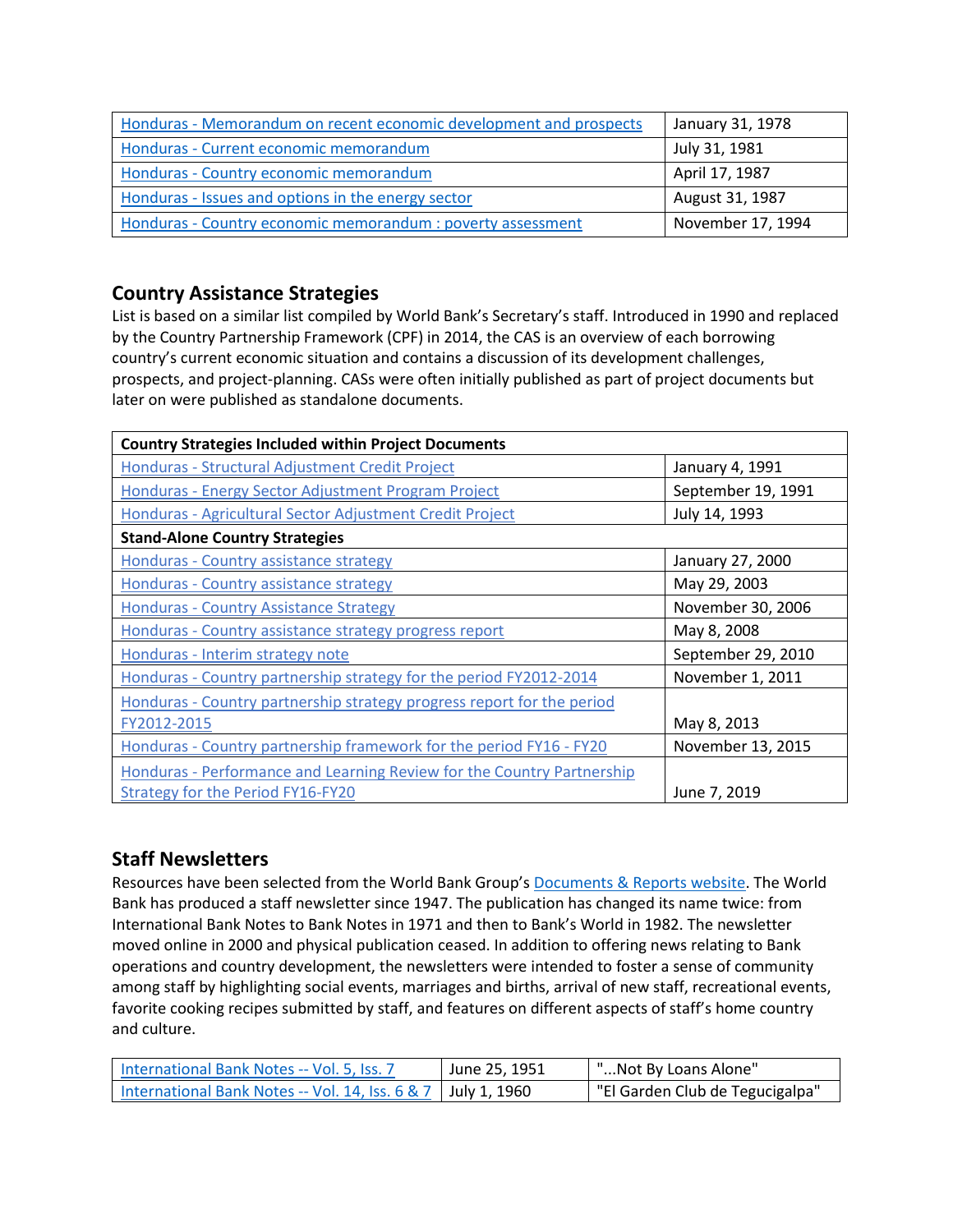| Bank's World -- Vol. 9, Iss. 10  | October 1. 1990  | "A Volunteer's "Vacation" -  |  |
|----------------------------------|------------------|------------------------------|--|
|                                  |                  | Hands-on in Honduras"        |  |
| Bank's World -- Vol. 12, Iss. 11 | November 1. 1993 | "Honduras' Social Investment |  |
|                                  |                  | Fund - Hard Work, New Hopes" |  |

# **Oral histories**

Oral histories are selected from the World Bank Group Archives' [Oral History website.](https://oralhistory.worldbank.org/) The site contains transcripts of oral history interviews with departed staff and, in lesser number, Executive Directors and other individuals affiliated with or impacted by the World Bank Group. Interviews were conducted as part of an ongoing effort by the Archives to collect the personal stories and reflections of Bank Group staff. A portion of the interviews were conducted as research for publications. Each transcript provides a valuable first-person account of Bank activities and decision-making from the very beginning of its operations.

| Montague Yudelman  | September 12, 1991                  |
|--------------------|-------------------------------------|
| Sved Shahid Husain | July 5, 1991 and September 29, 1992 |

## **Online exhibits**

Online exhibits are authored by World Bank Group staff and are accessible on both the Archives' [external site](https://www.worldbank.org/en/about/archives/history/exhibits) and as a [series of older exhibits](https://documents.worldbank.org/en/publication/documents-reports/documentlist?colti=World%20Bank%20Group%20Archives%20exhibit%20series) in the Documents & Reports website. Exhibits focus on notable personalities and accomplishments in the Bank Group's history.

None.

## **Executive Directors**

The list is based on the World Bank Group [Board of Directors website.](https://worldbankgroup.sharepoint.com/sites/wbsites/ExecutiveBoard/Pages/pc/About-the-Boards-05222019-155532/List-of-Executi-05222019-155839.aspx) The country following the name of each ED indicates their nationality.

| MACHADO, Luis (Cuba)                          | May 7, 1946       | October 31, 1948 |
|-----------------------------------------------|-------------------|------------------|
| TORO, Emilio, (Colombia)                      | November 15, 1948 | October 31, 1950 |
| DIEZ, Manuel Jose (Panama)                    | November 1, 1950  | October 31, 1952 |
| MACHADO, Luis (Cuba)                          | November 1, 1952  | October 31, 1956 |
| MACHADO, Luis (Cuba)                          | November 1, 1956  | October 31, 1958 |
| MACHADO, Luis (Cuba)                          | November 1, 1958  | October 31, 1962 |
| MACHADO, Luis (Cuba)                          | November 1, 1962  | October 31, 1970 |
| LAJOUS-Martinez, Adrian (Mexico)              | November 1, 1970  | October 31, 1972 |
| UGUETO, Luis, (Venezuela)                     | November 1, 1972  | June 15, 1974    |
| GUARNIERI, Roberto, (Venezuela)               | June 16, 1974     | October 31, 1974 |
| GAVIDIA Hidalgo, Vicente Amado, (El Salvador) | November 1, 1974  | October 31, 1976 |
| PESQUEIRA, Eduardo (Mexico)                   | November 1, 1976  | October 31, 1978 |
| MAYOBRE, Eduardo (Venezuela)                  | November 1, 1978  | October 31, 1980 |
| MUNS, Joaquin, (Spain)                        | November 1, 1980  | October 31, 1982 |
| AYALA-GONZALEZ, Patricio, (Mexico)            | November 1, 1982  | October 31, 1984 |